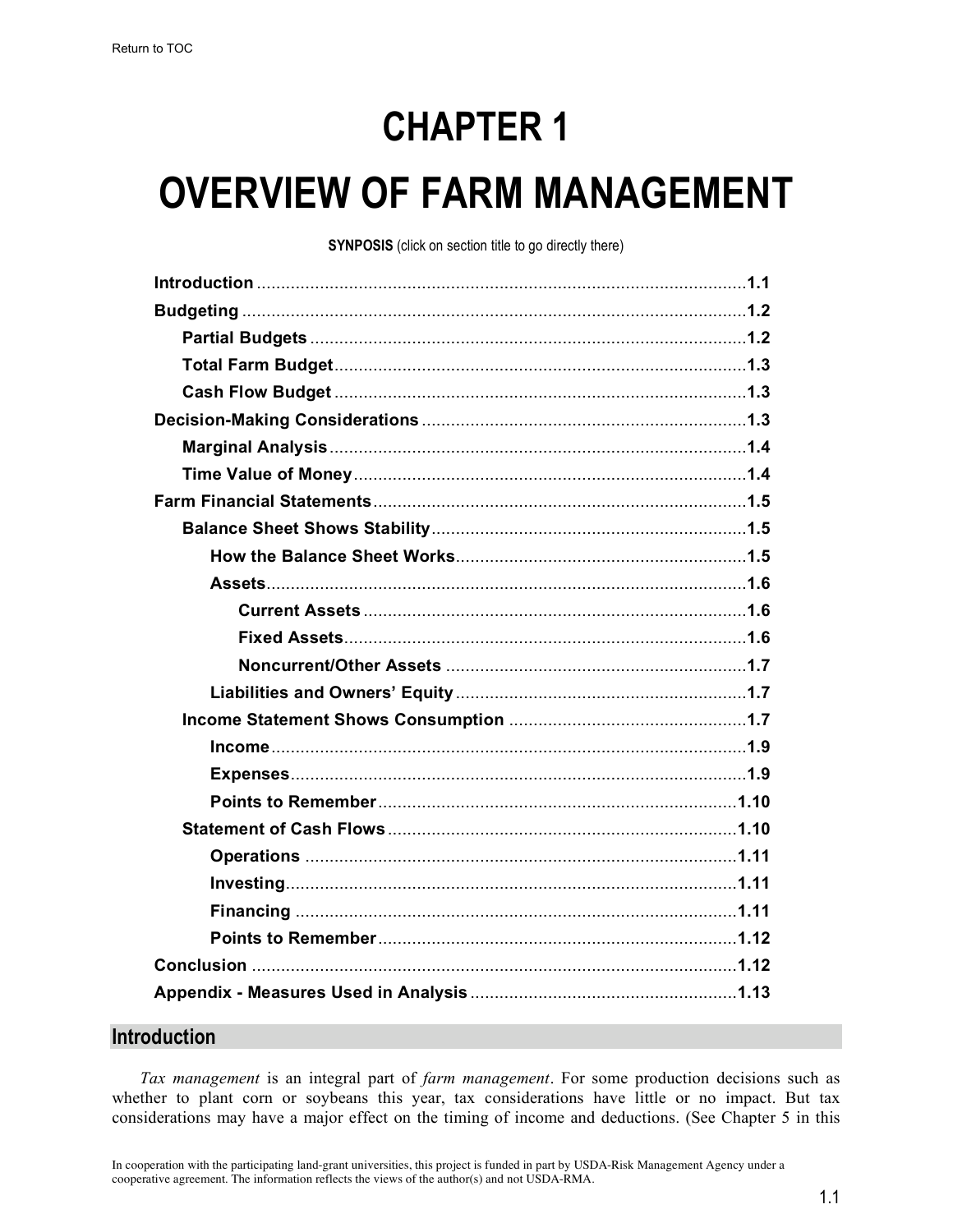#### **OVERVIEW OF FARM MANAGEMENT**

<span id="page-1-0"></span>guide for an in-depth discussion of timing.) As a result, tax considerations can be a major factor in determining how some farm transactions, such as acquisition of new equipment, are structured.

For example, a producer may take advantage of the like-kind exchange provisions to trade in an old machine and acquire a replacement without recognizing gain for tax purposes. If the trade-in allowance exceeds the adjusted basis of the old machine (i.e., its initial cost minus the depreciation allowed or allowable), the gain realized on the trade is deferred in a qualified exchange.

Recognition of a loss is also postponed in a like-kind exchange. Therefore, if the adjusted basis of the old machine is more than the proposed trade-in allowance, the producer will generally have a lower tax and a higher after-tax income by selling the old machine and purchasing its replacement in separate transactions (rather than trading it in), because taking this path allows recognition of the loss.

Farm managers can make two types of mistakes with respect to taxes:

- 1. They can ignore the tax consequences of their decisions entirely, so that after-tax income is lost by not taking advantage of tax-reduction opportunities.
- 2. They can focus so much on reducing taxes that after-tax income is reduced. Producers must be aware of taxes and tax laws, but they should not let tax considerations overly influence their decisions.

This chapter reviews basic farm-management concepts and how they may be affected by tax considerations. It also illustrates how managing taxes can increase a farmer's after-tax income.

#### **Budgeting**

Budgeting is an analytical technique used to evaluate certain changes in the farm operation or to project farm income and cash flow. Budgeting can be done by hand or by computer. The three main types of budgets are partial budgets, total farm budgets, and cash-flow budgets. All of these budgets are based on estimates of future performance. Farmers should draw upon their own experiences and be as realistic as possible in this planning process. Tax considerations can be a part of any of these budgets, reflecting changes in the farmer's tax situation that would occur as a result of the alternatives being considered. (A number of tools are available at http://www.extension.iastate.edu/agdm/wdfinancial.html#analysis).

### **Partial Budgets**

Partial budgets are used to make decisions involving only part of the farm business. Typically, the changes in receipts and costs of Alternative A are compared with the changes in receipts and costs of Alternative B, and the alternative with the higher net income is selected.

#### **Example 1.1 Corn vs. Soybeans**

A farmer is comparing production of an acre of corn vs. an acre of soybeans. The variable input costs (seed, fertilizer, chemicals, fuel, etc.) are about \$340 per acre for corn and \$180 per acre for soybeans. Each acre of corn is expected to produce about \$670 of revenue, compared to \$470 for soybeans. The peracre return to the operator is \$330 (\$670 – \$340) for corn and \$290 (\$470 – \$180) for soybeans. A producer in this situation will tend to increase the acres planted in corn.

The expenses considered in Example 1.1 are ordinary current expenses, and the income for both crops is ordinary income. The tax treatment of expenses or receipts does not vary by crop. Thus, as noted in the introduction to this chapter, taxes have no effect on this decision.

 $\mathcal{L}_\text{max}$ 

In contrast, Example 1.2 looks at the tax impact of an equipment lease versus a purchase. An analysis tool to help with this comparison is accessible at http://www.farmdoc.illinois.edu/fasttools.

#### **Example 1.2 Lease vs. Purchase of Machinery**

A farmer can lease a \$100,000 tractor for 5 years for a tax-deductible lease payment of \$23,017 per year. Alternatively, the farmer could buy the tractor with a 30% down payment, signing a 5-year loan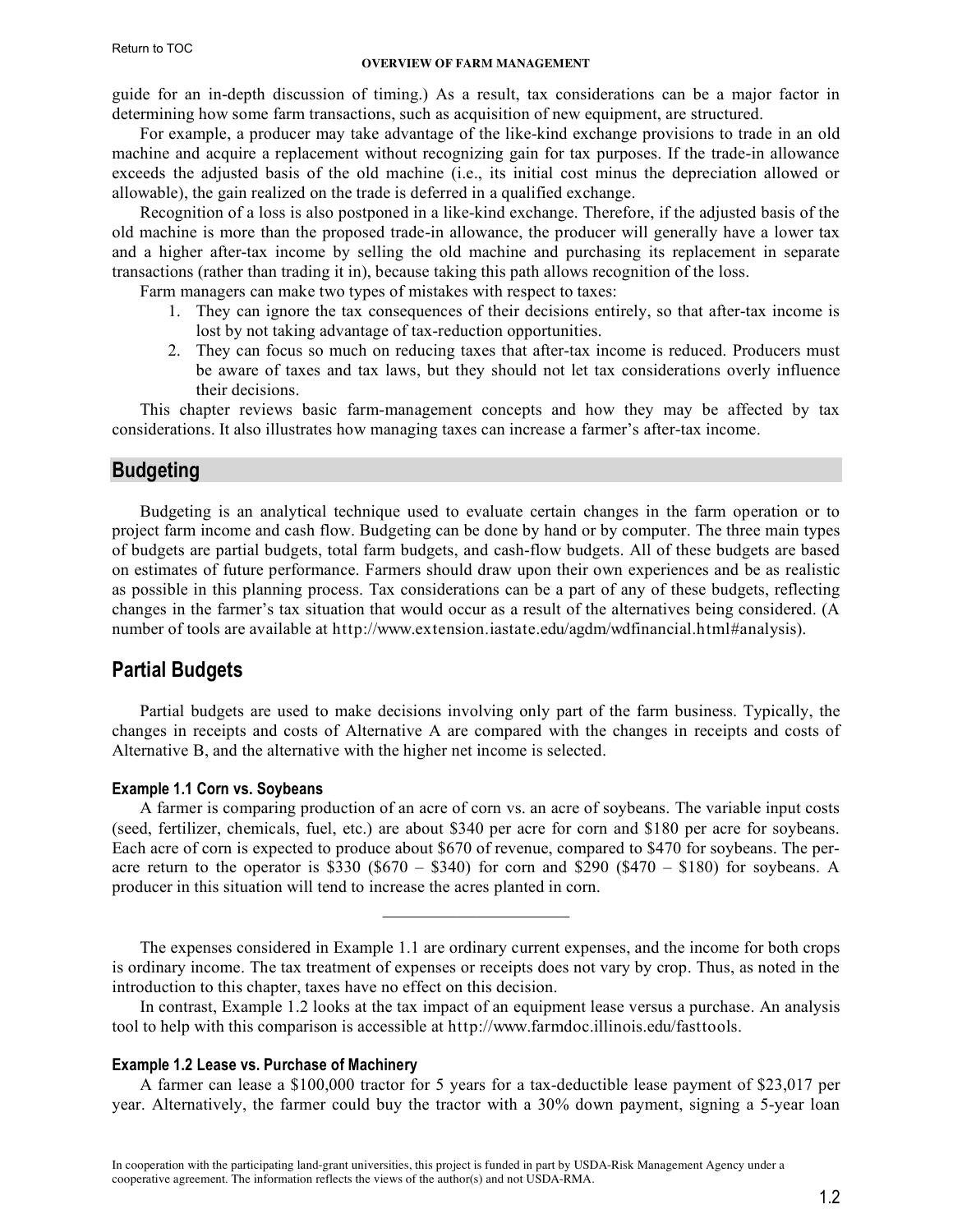<span id="page-2-0"></span>with a 6% interest rate with two payments due per year totaling \$16,412. The interest and depreciation are tax deductible.

If farmer Anne's marginal income and self-employment tax rate is 42%, the after-tax net present value of the outflows (discussed later in the chapter) is \$1,166 less with the lease than the purchase. In contrast, if farmer Ben's marginal income and self-employment tax is 15%, the after-tax net present value of the purchase is \$1,214 less than the lease. Anne would generally prefer the lease, while Ben would generally prefer the purchase.

 $\mathcal{L}_\text{max}$ 

# **Cross Reference**

For a discussion of whether a transaction is a lease or a purchase, see Chapter 4 of this guide.

# **Total Farm Budget**

Total farm budgets are typically prepared for decisions having a major impact on the farm. Receipts, expenses, returns, and taxes should be budgeted for the current and the alternative situations. If farm income changes substantially, the associated change in taxes may determine which plan is best. Go to http://www.extension.iastate.edu/agdm/wdfinancial.html#analysis for a discussion of budgeting procedures.

## **Cash-Flow Budget**

Partial and total farm budgets address the question, "Will it pay?" Without a positive answer to that question, a producer should not proceed. However, the answer to the "Can I pay for it?" question must also be positive. The cash flow associated with an investment is critical when loans are used to implement a decision. A tax-deductible expense does not necessarily generate the funds needed to make scheduled loan payments.

#### **Example 1.3 Tax Savings and Loan Repayments**

Cecile paid \$100,000 for a piece of farm equipment and will deduct \$10,710, \$19,130, and \$15,030 of depreciation for years 1, 2, and 3 respectively. If Cecile makes a 30% down payment and finances the \$70,000 balance over 5 years at 6%, the loan is amortized with two payments per year totaling \$16,412. If her marginal tax rate (including federal income and self-employment taxes and state income tax) is 35%, the tax savings from the depreciation deductions for the first 3 years will average \$5,235 per year and therefore will not generate enough tax savings to make the loan payments.

 $\mathcal{L}_\text{max}$  , where  $\mathcal{L}_\text{max}$  , we have the set of  $\mathcal{L}_\text{max}$ 

#### **Decision-Making Considerations**

Farmers must evaluate alternatives to make management decisions. Marginal analysis is commonly used in evaluating alternatives. For example, how many pounds of nitrogen should be applied per acre to a specific field of corn? Do the savings on inputs from variable-rate application cover the added costs of variable-rate application?

Many alternatives considered by farmers involve investments that have costs and returns spread over a number of years. The costs and returns may occur at different points in time, and the lives of the investments are likely to be different. This difference in timing adds complexity to comparing the alternatives, because a dollar to be received 10 years from today is not worth the same amount as a dollar received today. Discounting the costs and returns of each alternative to their present value allows an appropriate comparison of the alternatives.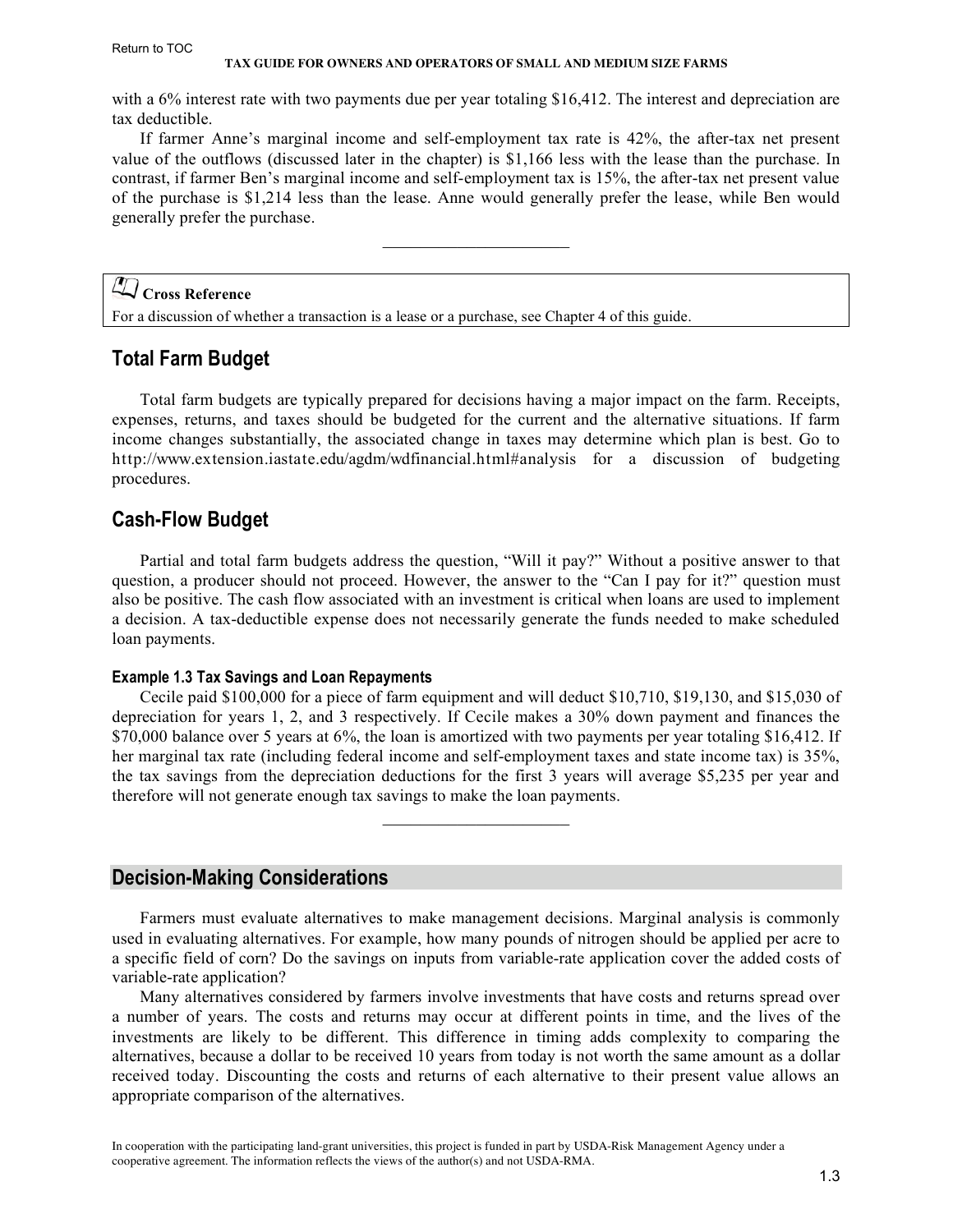# <span id="page-3-0"></span>**Marginal Analysis**

"Marginal cost equals marginal revenue" may bring back memories of Economics 101, but the message is an important one. Additional units of an input should be used as long as the additional cost is less than the additional revenue produced. Profit is maximized when marginal costs equal marginal revenue. If the producer's actions affect the prices of the product or costs of an input, the terms *marginal value product* and *marginal input costs* are typically used, but the underlying concept is unchanged.

The table in Figure 1.1 illustrates a classic example of marginal analysis with nitrogen applications on corn. If nitrogen application is increased from 200 to 240 pounds per acre at a marginal cost of \$12, corn production increases by  $7.2$  (157.0 – 140.8) bushels per acre, which adds \$28.80 of revenue for a \$16.80 (\$28.80 – \$12) increase in profit. However, increasing the nitrogen application from 320 to 360 pounds, at a cost of \$12, results in only \$11.60 of additional income. Revenue from the last unit of nitrogen is less than the value of corn produced. Therefore, the last unit of nitrogen should not be applied.

| <b>Pounds of Nitrogen</b><br>per Acre | <b>Marginal Cost of</b><br>Fertilizer | <b>Bushels of Corn</b><br>per Acre | <b>Additional Bushels</b><br>of Corn per Acre | <b>Marginal Revenue</b><br>from Corn |
|---------------------------------------|---------------------------------------|------------------------------------|-----------------------------------------------|--------------------------------------|
| 200                                   | \$60                                  | 149.8                              | 149.8                                         | \$599.20                             |
| 240                                   | \$12                                  | 157.0                              | 7.2                                           | \$28.80                              |
| 280                                   | \$12                                  | 163.4                              | 6.4                                           | \$25.60                              |
| 320                                   | \$12                                  | 167.2                              | 3.8                                           | \$15.20                              |
| 360                                   | \$12                                  | 170.1                              | 2.9                                           | \$11.60                              |

### **Figure 1.1 Level of Nitrogen Fertilizer Application**

# **Time Value of Money**

Farmers often postpone sales of raised commodities or use deferred-payment contracts to delay receipts into the year following the year of production. These techniques may be used to control the farmer's marginal tax rate.

# **Cross Reference**

See Chapter 5 of this guide for a discussion of managing the timing of income and deductions.

A secondary effect of such strategies is deferring the payment of income and self-employment taxes, which allows the farmer to use the deferred taxes interest-free for a year. As shown in Figure 1.2, the present value of \$1,000 payment deferred for a year with an 8% discount is \$925.90, a savings of \$74.10  $(1,000 - 9925.90)$ . If the deferral period is increased to 4 years, the net present value of \$1,000 with a 6% discount rate is \$792.10, a savings of almost \$208. If the discount rate is 8%, the present value of a 4 year deferral is \$735.

|                |                 |                                 |        |        | Amount of \$1,000 at Compound |                 |          |
|----------------|-----------------|---------------------------------|--------|--------|-------------------------------|-----------------|----------|
|                | <b>Discount</b> | <b>Present Value of \$1,000</b> |        |        |                               | <b>Interest</b> |          |
| Year           | Rate            | 4%                              | 6%     | 8%     | 4%                            | 6%              | 8%       |
|                |                 | 961.50                          | 943.47 | 925.90 | 1,040.00                      | 1,060.00        | 1,080.00 |
| 2              |                 | 924.60                          | 890.00 | 857.30 | 1,081.60                      | 1,123.60        | 1.166.40 |
| 3              |                 | 889.00                          | 839.60 | 772.20 | 1,124.86                      | 1.191.01        | 1.259.71 |
| $\overline{4}$ |                 | 854.80                          | 792.10 | 735.00 | 1,169.85                      | 1,262.47        | 1,360.48 |
|                |                 | 821.90                          | 747.30 | 680.60 | 1.216.65                      | 1.338.22        | 1,469.32 |
| 10             |                 | 675.60                          | 558.40 | 463.20 | 1,480.34                      | 1.709.84        | 2.158.92 |
| 20             |                 | 456.40                          | 311.80 | 214.50 | 2,191.11                      | 3,207.12        | 4.660.94 |

#### **Figure 1.2 Time Value of Money**

In cooperation with the participating land-grant universities, this project is funded in part by USDA-Risk Management Agency under a cooperative agreement. The information reflects the views of the author(s) and not USDA-RMA.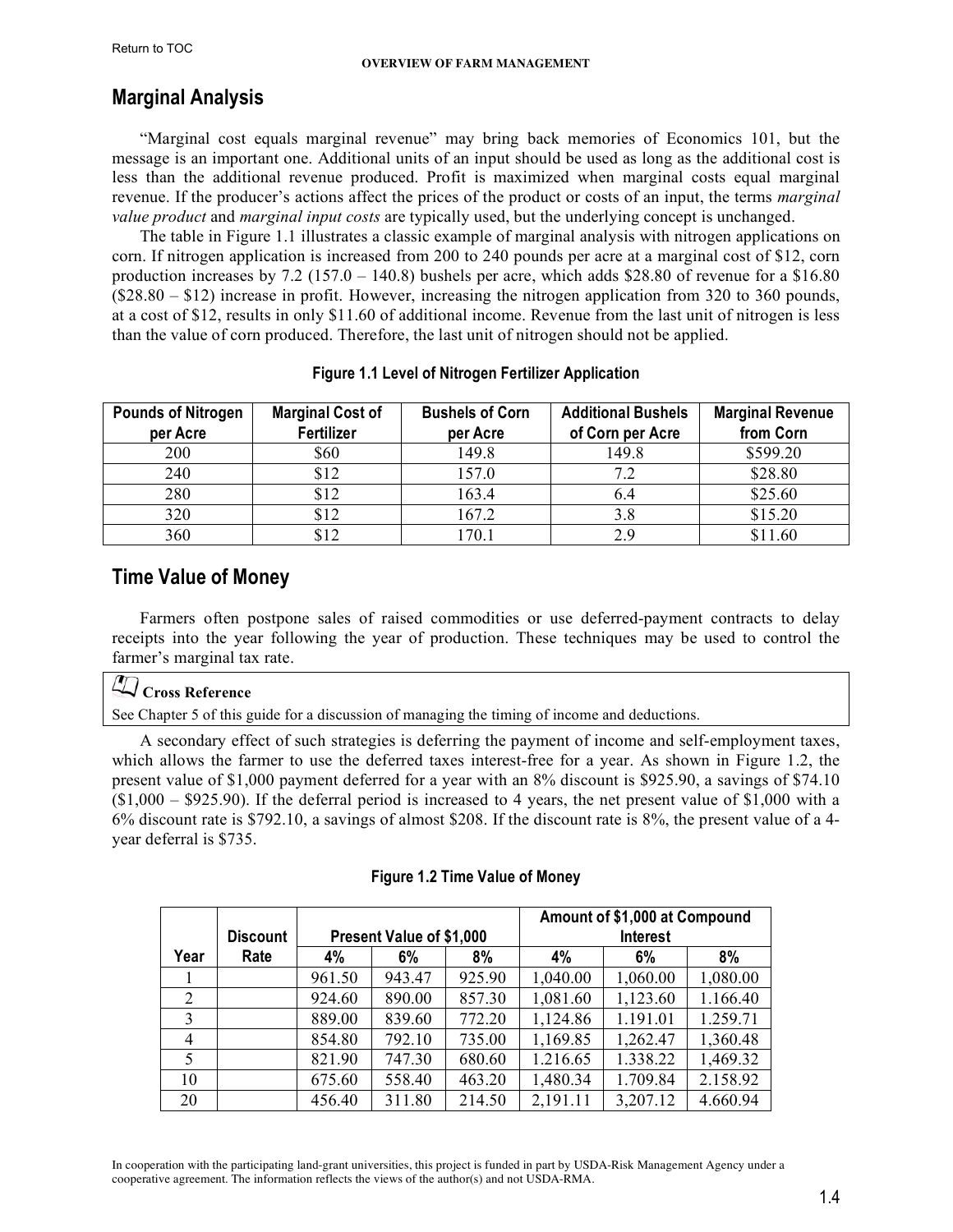<span id="page-4-0"></span>Compound interest increases the return on some investments.

#### **Farm Financial Statements**

Pencil and paper (the most commonly used record-keeping system in farm operations) document the farm's income and expenses, but they do not provide useful tools for analyzing the farm's operations.

The main reason most farmers keep records is for tax reporting— an after-the-fact method that does not provide any meaningful data by itself. Just tracking the figures needed to prepare a tax return typically does not allow analysis and decision-making throughout the year to handle the financial issues that transpire during the year. It also does not guarantee that all of the farm's income and expenses are captured because there is no checks-and-balances system.

Lenders and agricultural consultants often are concerned that a farmer lacks adequate records to monitor and analyze the farming business's financial health. Lack of financial data makes it difficult to determine the farm's actual cost of producing the end product, to ascertain the farmer's ability to service proper debt loads, and even to develop plans if the operation has major financial problems.

One result of the financial crisis of the 1980s was the formation of the Farm Financial Standards Task Force—a committee of farmers, lenders, educators, and others. This committee's efforts led to a set of guidelines for complete farm financial statements and guidance for analyzing them in a consistent manner. The recommended set of financial statements includes balance sheets, income statements, and cash flow statements for each farming operation. In addition, the committee provided 16 financial ratios (discussed later in this chapter) as a base guideline to measure the data and provide useful decisionmaking information for farmers.

## **Balance Sheet Shows Stability**

A balance sheet has two parts that must equal each other or "balance" each other. This financial report provides indications about the farm's ability to support its ongoing operations, which helps determine how stable the farming operation is.

#### **How the Balance Sheet Works**

The following equation divides the balance sheet into its two parts, The totals of each of the two parts must be equal.

#### **Assets = Liabilities + Owner's Equity**

The balance sheet is presented as a snapshot of the operation's financial position at a single point in time, but it carries over from year to year as the farmer buys and sells assets or pays down debt. Figure 1.3 shows the organization of a balance sheet. The two main sections, Assets and Liabilities, are organized by timeframes. For assets, the gauge is liquidity, or how easily the asset can be converted to cash. For liabilities, the measure is the length of the loan, from the shortest to the longest.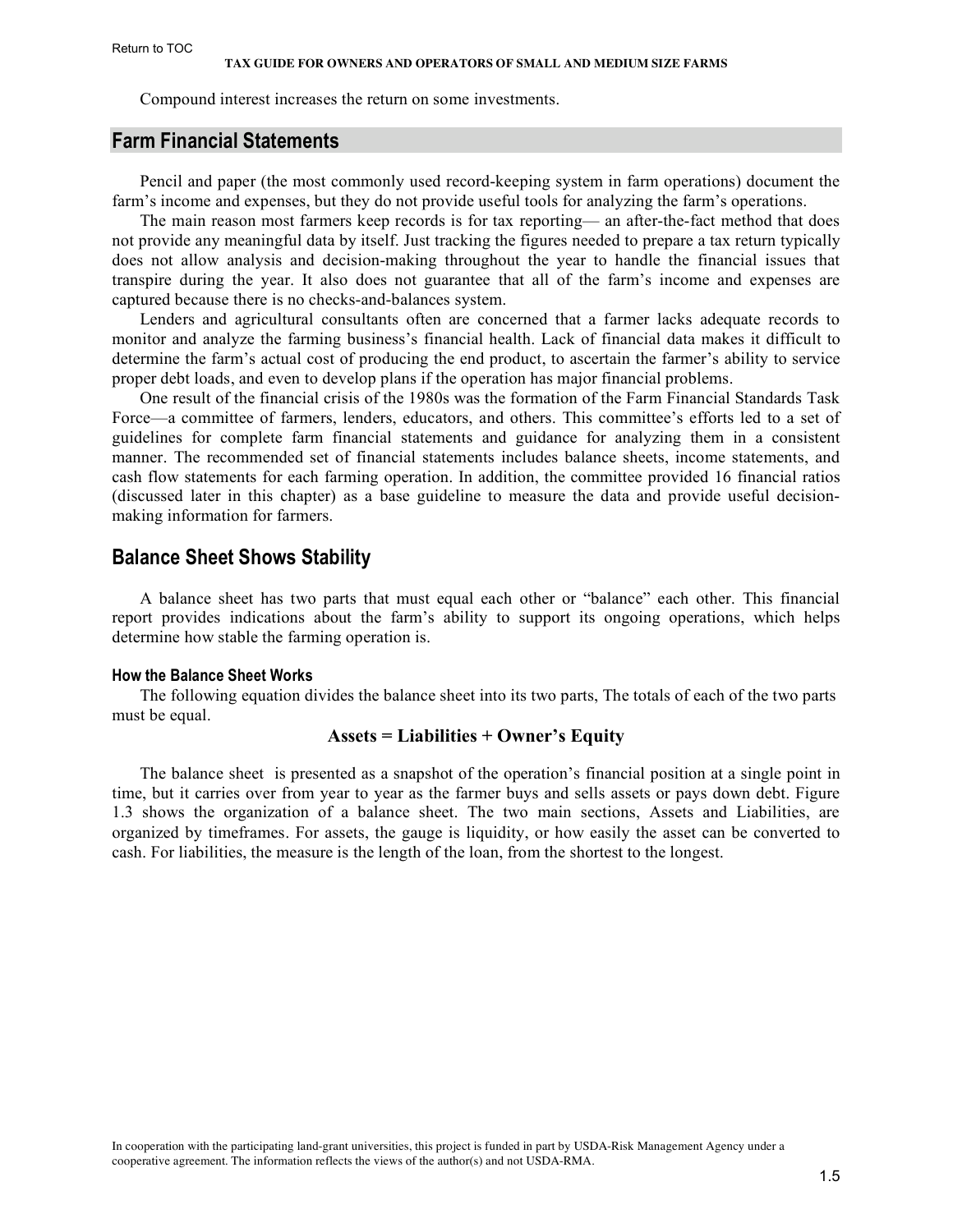#### **OVERVIEW OF FARM MANAGEMENT**

#### **Figure 1.3 Balance Sheet Balance Sheet for Family Dairy Farm As of December 31, 201X**

#### *ASSETS LIABILITIES*

<span id="page-5-0"></span>

| <b>Total Assets</b>                                                          | 832,549              | <b>Total Liabilities and Owners' Equity</b>                                                                                                 | 832.549  |
|------------------------------------------------------------------------------|----------------------|---------------------------------------------------------------------------------------------------------------------------------------------|----------|
| <b>Total Other Assets</b>                                                    | 5,689                |                                                                                                                                             |          |
| *Asset balance is the noncash portion kept<br>or retained by the cooperative |                      | <b>Total Owners' Equity</b>                                                                                                                 | 362,005  |
| chemical provider, etc.)                                                     | 5,689                | Owners' equity/capital (retained earnings)                                                                                                  | 366,105  |
| <b>Noncurrent/Other Assets</b><br>Cooperative stock (examples: milk plant,   |                      | Owners' distributions                                                                                                                       | $-8,600$ |
|                                                                              |                      | Owners' contributions                                                                                                                       | 4,500    |
| <b>Total Fixed Assets (at cost)</b>                                          | 819,000              | <b>Owners' Equity (also called Capital or</b><br><b>Shareholders' Equity)</b>                                                               |          |
| Less accumulated depreciation on cattle                                      | $-22,000$            |                                                                                                                                             |          |
| Cattle                                                                       | 81.000               | <b>Total Long-Term Liabilities</b>                                                                                                          | 431,000  |
| Less accumulated depreciation on vehicles                                    | $-17,000$            | Equipment Ioan                                                                                                                              | 242,000  |
| Vehicles                                                                     | 41,000               | Mortgage loan                                                                                                                               | 189,000  |
| Equipment<br>Less accumulated depreciation on<br>equipment                   | $-32,000$            | Long-Term Liabilities (> 1yr)                                                                                                               |          |
| Less accumulated depreciation on B & I                                       | $-48,000$<br>163,000 |                                                                                                                                             | 39,544   |
| Buildings and improvements                                                   | 368,000              | Credit accounts (examples: farm plan, credit<br>cards, etc.)<br><b>Total Current Liabilities</b>                                            | 3,025    |
| <b>Fixed Assets (at cost)</b><br>Land                                        | 285,000              | * owed to taxing authorities on behalf of<br>employees<br>Notes payable (examples: <1 year bank loan;<br>current portion of long-term debt) | 30,500   |
|                                                                              |                      | State withholding payable                                                                                                                   | 151      |
| <b>Total Current Assets</b>                                                  | 7,860                | Federal withholding payable                                                                                                                 | 222      |
| Inventory (used only for some operations)                                    |                      | FICA tax payable                                                                                                                            | 1,325    |
| Accounts receivable                                                          | 2,544                | Payroll taxes payable*                                                                                                                      |          |
| Cash in bank; farm checking account                                          | 5,316                | Accounts payable (examples: suppliers and<br>vendors)                                                                                       | 4,321    |
| <b>Current Assets</b>                                                        |                      | <b>Current Liabilities</b>                                                                                                                  |          |

#### **Assets**

Assets are the items that help you operate the business and produce the farm's income. They consist of cash (your checking account), inventories, fixed assets (land, equipment, etc.) and more. As you can see in Figure 1.3, assets are reported on the left side of the balance sheet and are classified as current, fixed, and noncurrent/other assets.

#### *Current Assets*

Current assets have a life of less than one year and are liquid, meaning they can be converted to cash relatively easily. The most typical current assets are the farm checking and savings accounts, inventories (for market-based balance sheets), and prepaid expenses.

#### *Fixed Assets*

Fixed assets are considered noncurrent assets, but they are shown as a separate category on the balance sheet from other noncurrent assets. Fixed assets are the tangible capital assets that farmers use to produce their end product or commodity. They include machine sheds, barns, tractors, fencing, tiling, cattle, land, and other assets. The amounts reported for these assets are their original costs reduced by accumulated depreciation (the sum of the depreciation deductions taken each year since an asset was acquired).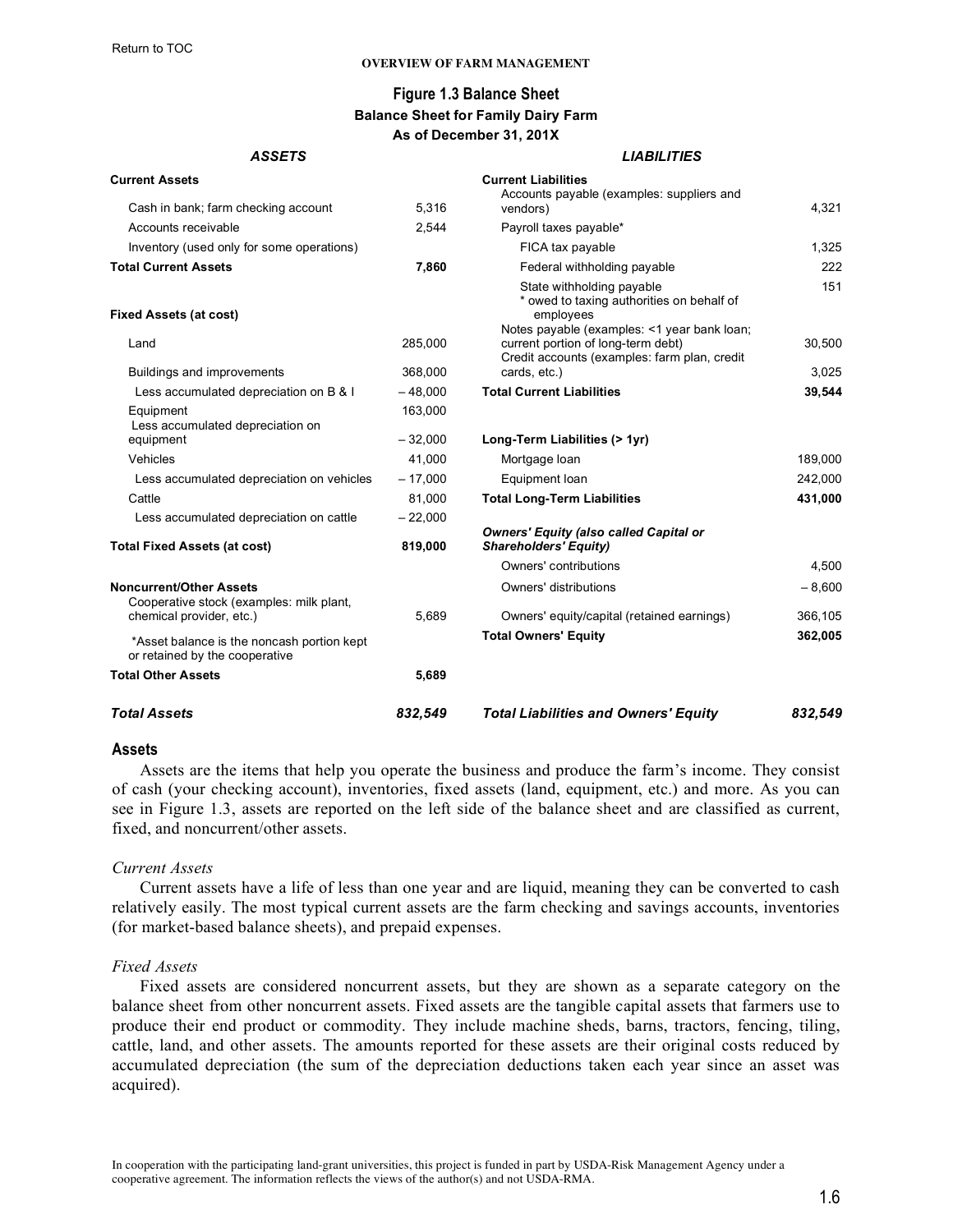#### <span id="page-6-0"></span>*Noncurrent/Other Assets*

Noncurrent assets are those with lives extending beyond one year that are not considered easily convertible to cash. This category also includes other assets and is sort of a catch-all account for the asset side of the balance sheet.

Cooperative stock is the asset most often considered a noncurrent or other asset for farmers. Cooperative stock has both cash and noncash portions. The noncurrent/other asset portion of the stock is the noncash portion that is kept or retained by the cooperative. Therefore, receipt of cooperative stock impacts the balance sheet as well as the income statement (discussed later).

#### **Liabilities and Owners' Equity**

Liabilities and the owners' equity are reported on the right side of the balance sheet, and their total must equal the assets reported on the left side of the balance sheet. The most basic thought process in reporting transactions on the balance sheet is this: If the asset side is increased (for example, by purchasing a tractor), then the liabilities/owners' equity side must also increase (for example, by taking out a loan for the tractor). Note that if the tractor is not financed, there is no increase in total assets. Instead, there is a reduction of one class of assets and a corresponding increase in fixed assets.

The liabilities portion of the balance sheet is sorted into current liabilities and long-term liabilities. Long-term for the liabilities section is the same as noncurrent assets, defined as liabilities with due dates extending beyond one year.

Current liabilities are those that are due within one year. They include accounts payable (amounts due to suppliers, vendors, or agencies, such as the feed mill or repair shop) and the portion of long-term debt that is due in the current year (such as the principal and interest payment due on an operating note).

Another way to understand the liabilities section is to think about what liabilities truly are: the debts incurred to support or fund your assets to carry on the farming operations.

Owners' equity is just one name for the equity section of the balance sheet. It is also called net worth, shareholders' equity, or net assets, depending on the structure of your business and purpose for which you are creating the balance sheet. Owners' equity is calculated by subtracting total liabilities from total assets (assets minus liabilities equal owners' equity). It consists of the initial amount of money and property invested into the business plus the annual net profits (net earnings) of the business. If at the end of the business's accounting year, you decide to retain the profits within the business, they are transferred from the income statement (described next) onto the balance sheet into the owners' equity account as retained earnings. These funds can be held for future expansion, investment, debt servicing, or other uses.

#### **Income Statement Shows Consumption**

In a business setting, *consumption* is an expense incurred during the fiscal year for goods and services used to satisfy the needs of the business. To consume, you must have sales or income. One way to think about the income statement versus the balance is to think of a building and the daily operations happening inside. The building is emblematic of the balance sheet: It is the stable asset that allows the operations to continue. The daily operations happening inside the building (repairing equipment, for example) are the continual consumption phase.

The income statement has several different names that vary according to the structure of the entity and the resulting activity. It is also known as the profit and loss statement, statement of income, statement of operations, or statement of earnings. Figure 1.4 is an example of an income statement for a sole proprietorship.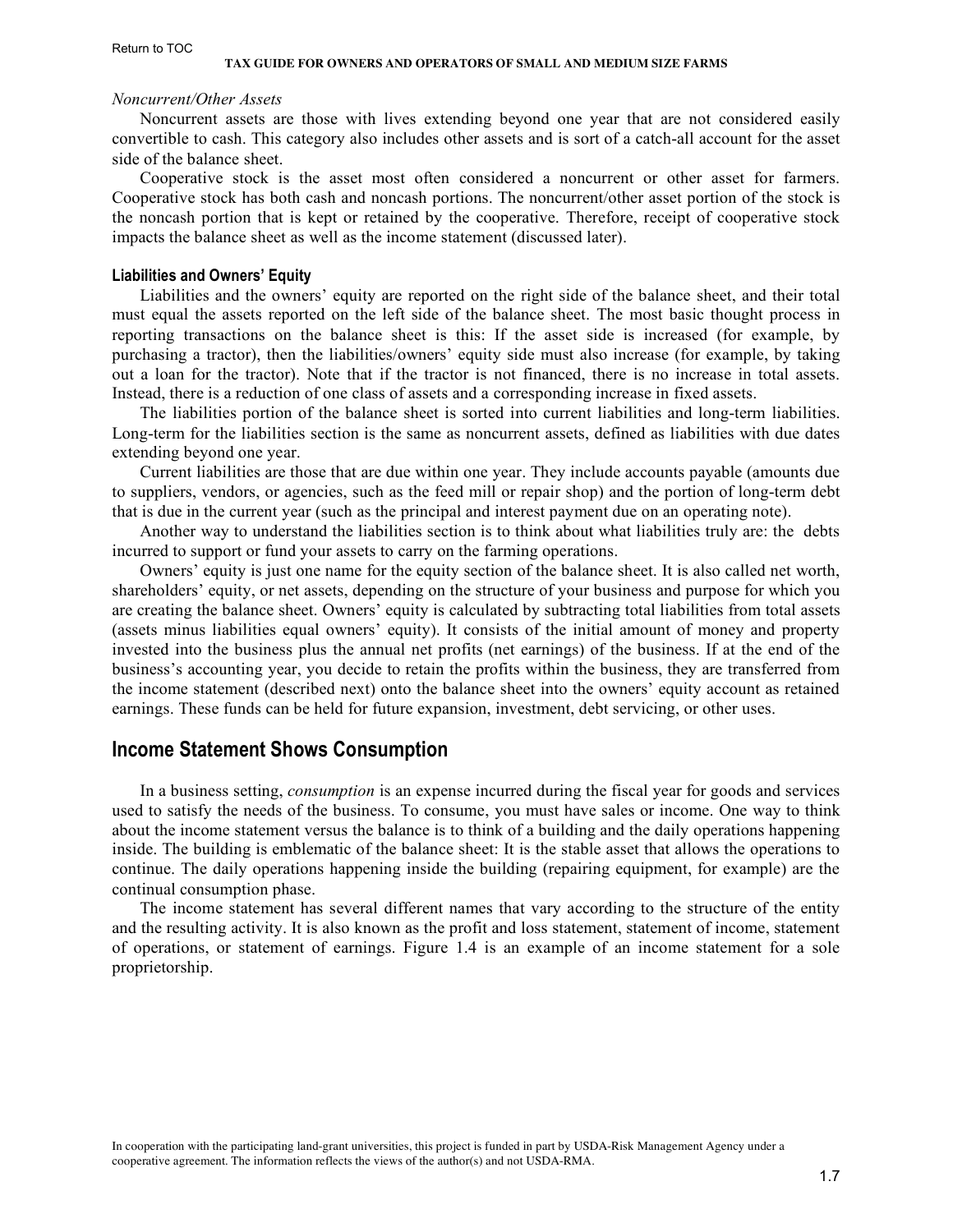| <b>Income Statement for Family Dairy Farm</b><br>For the Year Ended December 31, 201X |           |
|---------------------------------------------------------------------------------------|-----------|
| Farm Income (also called Revenue/Sales)                                               |           |
| Milk income                                                                           | 332,000   |
| Grain/crop income                                                                     | 112,000   |
| Agricultural program payments (MILC, CCC, USDA, etc.)                                 | 18,000    |
| Cattle                                                                                | 39,000    |
| Cooperative distributions                                                             | 3,500     |
| (includes both cash and non-cash portions of coop distributions)                      |           |
| Other income (examples: refunds, credits)                                             | 1,800     |
| <b>Cost of Goods Sold</b>                                                             |           |
| Cost of sales (purchased resale livestock)                                            | $-18,000$ |
| <b>Gross Farm Income</b>                                                              | 488,300   |
| <b>Expenses</b>                                                                       |           |
| Advertising and marketing                                                             | 4,730     |
| Bank charges                                                                          | 365       |
| Chemicals                                                                             | 25,400    |
| Contract labor/Custom hire                                                            | 6,675     |
| Depreciation expense                                                                  | 71,000    |
| Dues and subscriptions                                                                | 5,705     |
| Feed                                                                                  | 42,000    |
| Fertilizers/Lime                                                                      | 19,000    |
| Freight/Trucking/Hauling                                                              | 5,200     |
| Gasoline, fuel, oil                                                                   | 9,500     |
| Insurance                                                                             |           |
| Property                                                                              | 4,750     |
| Liability                                                                             | 3,100     |
| Interest expense                                                                      | 18,750    |
| Payroll taxes                                                                         |           |
| FICA (employer share only)                                                            | 4,131     |
| Permits and licenses                                                                  | 2,800     |
| Professional fees (legal and accounting)                                              | 750       |
| Rent                                                                                  | 9,800     |
| Repairs and maintenance                                                               | 21,600    |
| Seeds                                                                                 | 11,400    |
| Taxes                                                                                 |           |
| Real estate                                                                           | 7,500     |
| Telephone (including cell)                                                            | 1,350     |
| <b>Utilities</b>                                                                      | 16,500    |
|                                                                                       | 7,500     |
| Vehicle expenses                                                                      | 13,000    |
| Veterinarian, breeding, medicine                                                      |           |
| Wages and salaries                                                                    | 54,000    |
| <b>Total Expenses</b>                                                                 | 366,506   |
| <b>Net Farm Operations Income (before taxes)</b>                                      | 121,794   |
| <b>Other Income and Expenses</b>                                                      |           |
| Gain (loss) on sale of assets                                                         | 3,485     |
| (including purchased cattle, raised cattle, equipment, etc.)                          |           |
| Interest income                                                                       | 122       |
| <b>Net Income</b>                                                                     | 125,401   |

In cooperation with the participating land-grant universities, this project is funded in part by USDA-Risk Management Agency under a cooperative agreement. The information reflects the views of the author(s) and not USDA-RMA.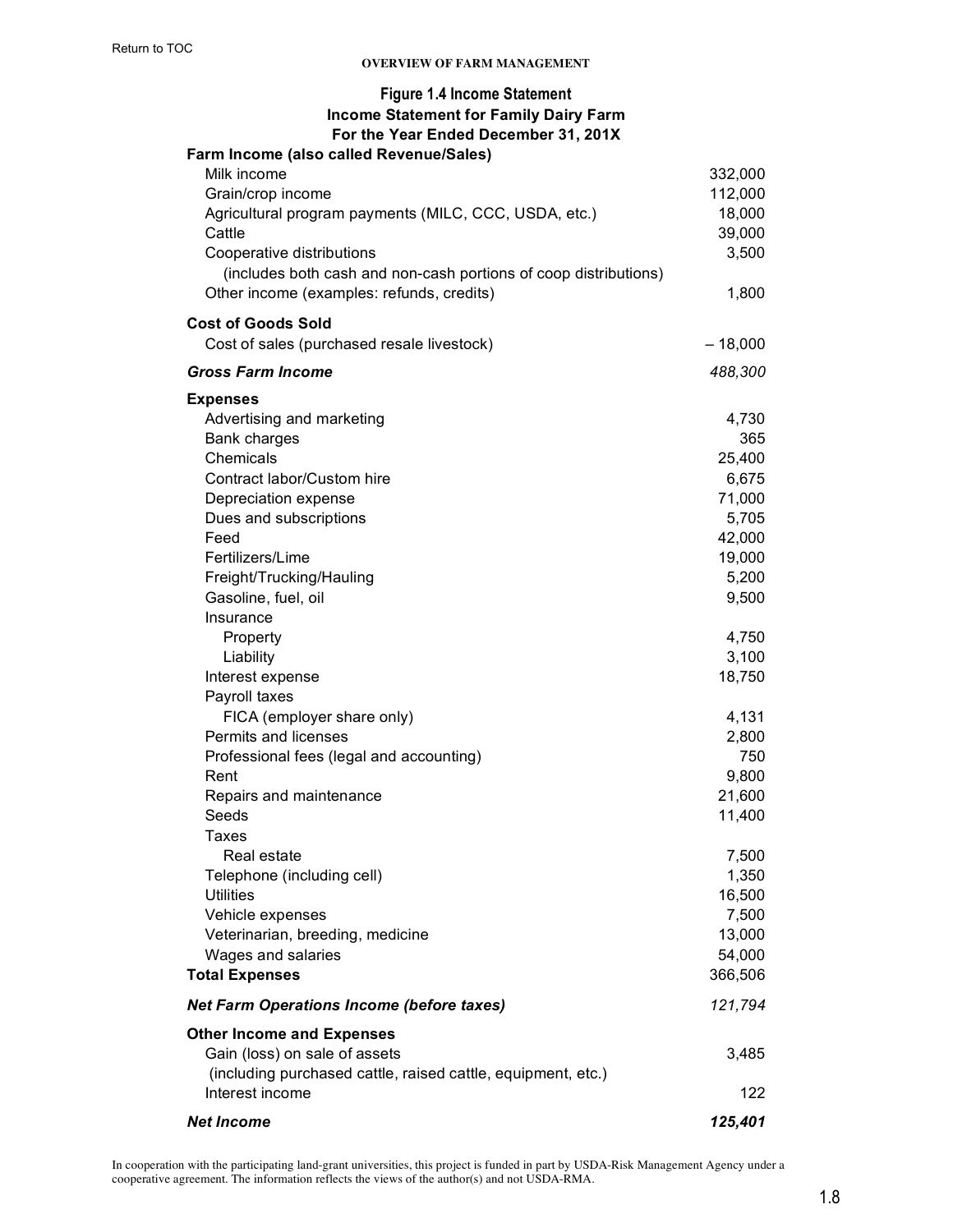<span id="page-8-0"></span>The income statement is a picture of farm production (revenue/sales/income) over the year, reduced by what the production costs (expenses), to yield the net income.

Most farmers do a good job of tracking their income and expenses because this information can be retrieved from the farm checking account, operating line of credit, and long-term loans. However, they may not be accurately measuring the farm's economic performance or reporting their income or expenses correctly because they aren't using a checks-and-balances system.

A checks-and-balances system reconciles or balances accounts on a monthly basis to be sure each item is captured. Accounting software programs are often the most efficient means to achieve the checks and balances required to assure that the records are kept accurately. Further, preparing this information only for tax purposes does not offer any guidance in the decision-making process for the farm as a whole.

Most farm income statements are organized to match the operation's entity structure for tax purposes and are created for *book purposes*. Book purposes means that records are based on actual purchase and sales prices. Other types of income statements are created for management purposes. Different income statements, based on the fair market value of your operation, are used for lending purposes.

The following section describes the entries for the sole proprietorship income statement shown in Figure 1.4, The modifications required for other entity types are also discussed briefly.

#### **Income**

- Include total income received from the sales of both raised livestock and livestock purchased for resale. Also include the total cash receipts from the sales of breeding livestock.
- Do not include proceeds from outstanding loans in cash income (even if you report CCC loans as income for tax purposes).
- Both the cash and noncash portions of cooperative stock received are included in income. When amounts are moved to the balance sheet, the cash portion is included in your farm checking account (a current asset), and the noncash portion is included as a noncurrent/other asset.
- Report gross sales of cattle, milk, and other commodities, and enter the corresponding expenses. Even though the effect on income is the same if amounts are netted, entering both the income and expenses aids in determining the correct financial picture.
- Do not include sales of land, machinery, or other depreciable assets, loans received, or income from nonfarm sources in your gross farm income. Doing so overstates your farm operating income. These items are reported in the "Other income and expenses" section of the income statement.

#### **Expenses**

- Depreciation is a noncash expense that reduces the balance-sheet value of an asset over its life. Several accounting methods can be used to write off an asset's depreciable cost over its useful life. Depreciation frees up cash flow by reducing the company's reported income without a cash expenditure. Depreciation is discussed in Chapter 4 of this guide.
- Insurance costs for the owner's life and disability insurance are not tax deductible in most situations. Therefore, these costs should be paid from the personal checking account, taken as a distribution from the business, or added to the owner(s) Form W-2 income, depending on the entity structure.
- Do not include the death of purchased livestock as an expense; these costs are captured through the fixed assets section of the balance sheet. You must note these deaths, however, to be certain they are captured correctly.
- The owner's federal and state income taxes and self-employment taxes are personal expenses and should not be reported as a farm expense. If the entity structure is a corporation, the employer share of social security and Medicare taxes is reported as an expense.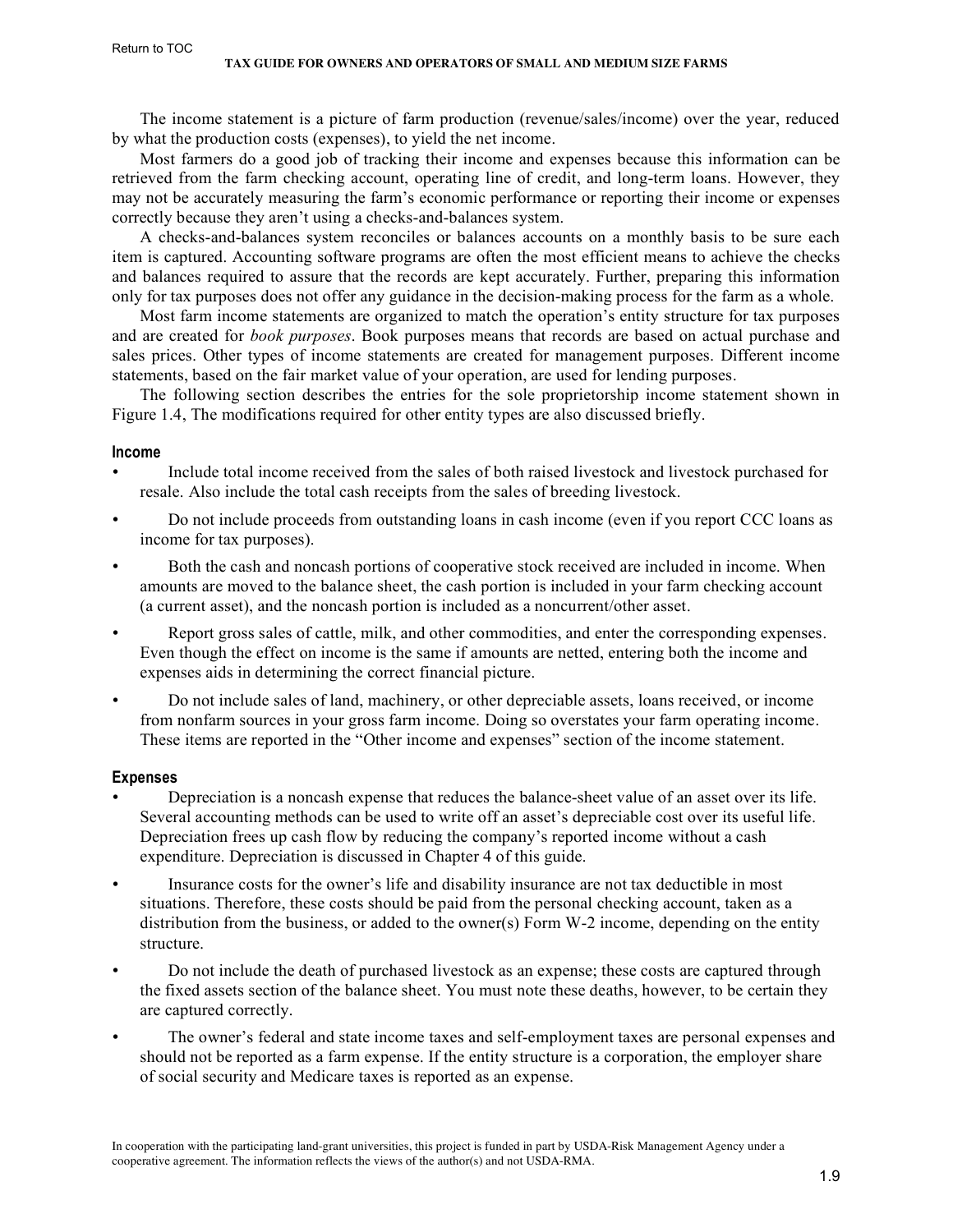- <span id="page-9-0"></span>• Interest paid on all farm loans, land contracts, and farm-related charge cards is an expense on the income statement, but principal payments are not. The principal payments impact the balance sheet by decreasing the liability for the balance of the loan.
- Do not include the purchase of capital assets with a useful life longer than one year (such as machinery replacements) as a farm expense. The cost of these assets is accounted for on the balance sheet under fixed assets. It is expensed out via depreciation over the assets' designated useful lives. Land purchases do not depreciate but are included on the balance sheet as fixed assets.
- Family living costs (personal expenses such as college tuition and cable television) are shown as draws from the equity section if a sole proprietor farmer does not maintain separate business and personal checking accounts. However, the farming operation should have a separate account so that business and personal expenses are paid from different accounts.

#### **Points to Remember**

- You are creating your records for analysis. To achieve an accurate end result, you must enter accurate information.
- Schedule F (Form 1040), Profit or Loss From Farming, **is not** an income statement because it shows only part of your income for the year. For example, a dairy farmer includes only milk, crop, and feeder livestock sales are included on Schedule F (Form 1040). Sales of cull cows held longer than 24 months and of machinery, as well as various other transactions, are shown on different forms and schedules, including Form 4797, Sales of Business Assets, Schedule D (Form 1040), Capital Gains and Losses, and Form 6252, Installment Sales.

# **Statement of Cash Flows**

The balance sheet and income statement provide valuable insights into your business, but one more statement—a statement of cash flows—is necessary to accurately determine if a farm is fiscally fit. The accounting events and transactions reported on the income statement do not necessarily coincide with the actual receipt and disbursement of cash: The income statement measures profitability, not cash flow.

A cash-flow statement is used to predict future cash flow, which helps with budgeting, expansion plans, debt pay-down decisions, and much more. For lenders, the cash flow reflects a farm's financial health and suggests areas to strategize with farmers.

The cash-flow statement is derived from the income statement. Its preparation starts with net income or earnings and then adds and subtracts changes in assets and liabilities from the beginning and ending balance sheets for the accounting period being analyzed. Cash flow leaves little room for manipulation by the owners or operations. Unless it is altered by outright fraud, this statement gives a true picture of cash ins and outs for the farm —either the farm has cash or it does not.

Figure 1.5 shows a cash-flow statement with a section for each of the three means by which cash enters and exits a business—*core operations*, *investing*, and *financing*. It makes adjustments to net income by adding or subtracting the differences in income, expense, and credit transactions that occur from one accounting period to the next. Not all transactions involve actual cash changing hands; therefore many items need to be analyzed for the proper treatment.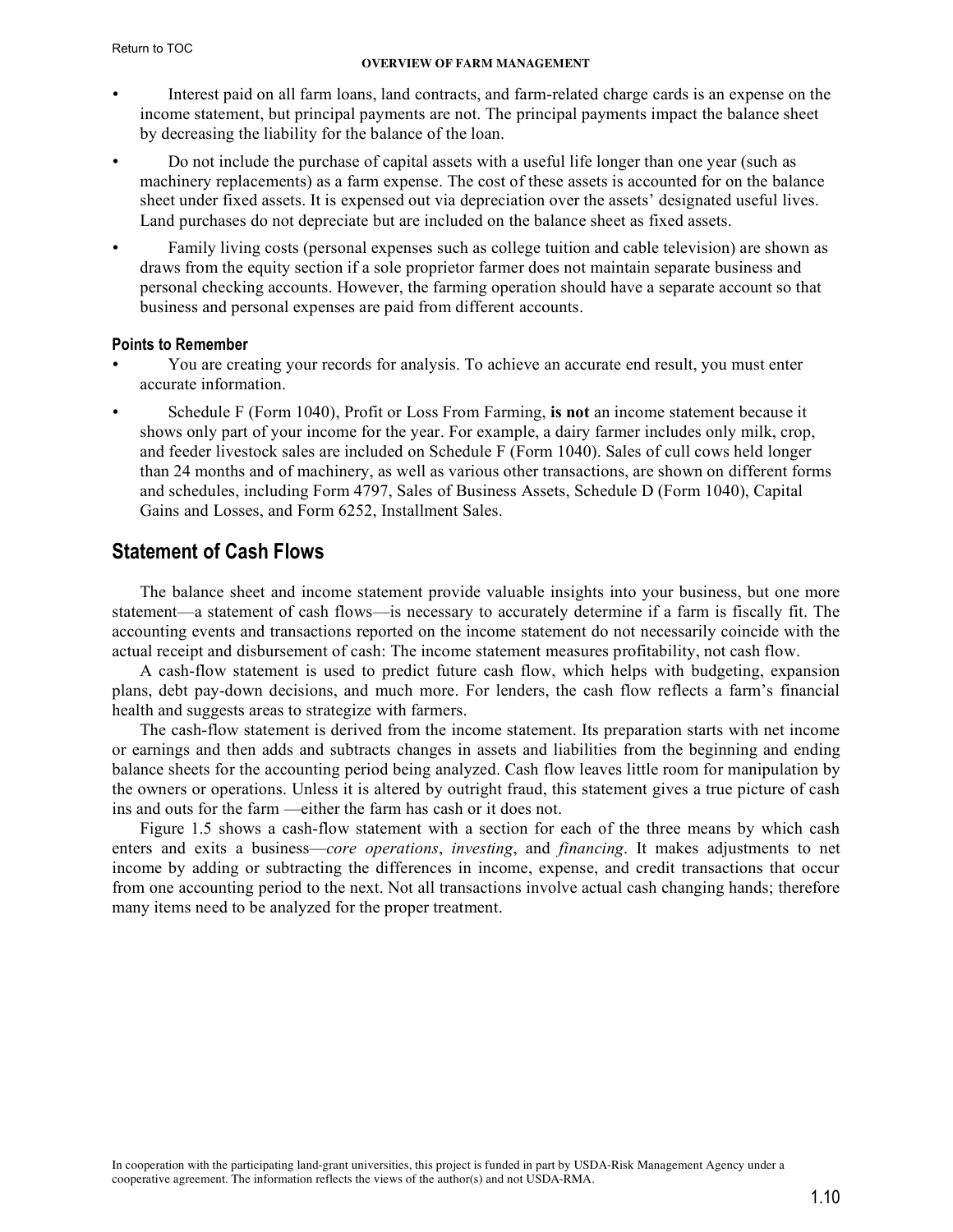#### **Figure 1.5 Cash-Flow Statement**

#### **Cash-Flow Statement for Family Dairy Farm For Year Ended December 31, 201X**

<span id="page-10-0"></span>

| <b>Cash Flow From Operations</b><br>Net Income                       | 125,401         |
|----------------------------------------------------------------------|-----------------|
| Additions to Cash<br>Depreciation<br>Decrease in Accounts Receivable | 71,000<br>1,000 |
| Subtractions from Cash<br>Decrease in Accounts Payable               | $-13,000$       |
| <b>Net Cash from Operations</b>                                      | 184,401         |
| <b>Cash Flow From Investing</b><br>Equipment                         | $-76,000$       |
| <b>Cash Flow From Financing</b><br>Notes Payable                     | $-43,000$       |
| Cash Flow for Year Ended December 31, 201X                           | 65,401          |

#### **Operations**

The first section of the statement reflects how much cash is generated from the farm's products or services—the *normal operations* of the business, meaning the inflows and outflows of cash based on the day-to-day business dealings, Generally, changes between the beginning and ending balances in accounts receivable, depreciation, inventory, and accounts payable are reflected in cash from operations.

Depreciation is not a cash expense. It is deducted as an expense on the income statement and it adds to accumulated depreciation on the balance sheet. But because cash didn't change hands, the depreciation taken as an expense in the current accounting period is added back to cash flows. The only time an asset is accounted for in cash flows is when the asset is sold.

A decrease in accounts receivable implies that cash has been collected from customers who are paying amounts due on invoices. This difference is added to cash because the farm business has received cash. Accounts payable has the opposite effect. A decrease in accounts payable implies that cash has been taken out of the business to pay down bills. Thus, this difference is subtracted from cash.

#### **Investing**

The investing section typically consists of the purchase or sale of assets, such as changes in equipment, buildings, or investments (securities). Cash changes in this section are reductions when assets are purchased. When a farm sells an asset, the cash increases this section.

#### **Financing**

This section shows changes in debt or loans. It measures the flow of cash between the business and its owners and creditors. When principal is paid down on a loan, cash decreases because it is used to pay the liability. When additional funds are borrowed, cash increases.

The cash-flow statement in Figure 1.5 shows that the cash flow for the year 201X was \$65,401. The positive cash flow is from the cash earned from operating the farm, which is a good sign. It means that the core operations of the farm are generating profits, which allows the farm to invest in expansion, future